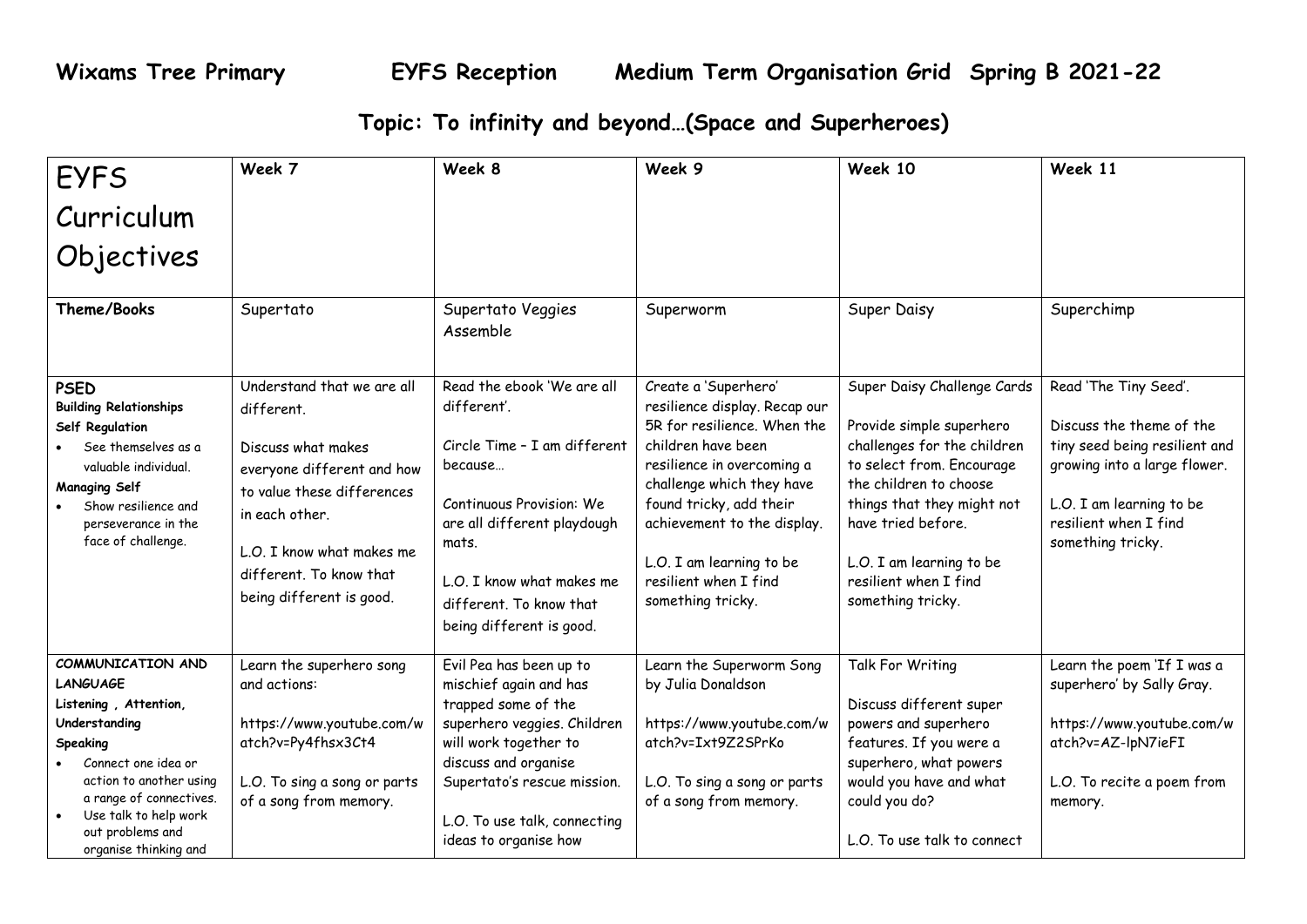| activities explain how<br>things work and why<br>they might happen.<br>Learn rhymes, poems<br>and songs.                                                                                                                                                                                                                                                                                                                 |                                                                                                                                                                                                                                                                           | Supertato will rescue the<br>veggies.                                                                                                                                                                                                                       |                                                                                                                                                                                                                                                                                                           | ideas.                                                                                                                                                                                                                                                                                                             |                                                                                                                                                                                                                            |
|--------------------------------------------------------------------------------------------------------------------------------------------------------------------------------------------------------------------------------------------------------------------------------------------------------------------------------------------------------------------------------------------------------------------------|---------------------------------------------------------------------------------------------------------------------------------------------------------------------------------------------------------------------------------------------------------------------------|-------------------------------------------------------------------------------------------------------------------------------------------------------------------------------------------------------------------------------------------------------------|-----------------------------------------------------------------------------------------------------------------------------------------------------------------------------------------------------------------------------------------------------------------------------------------------------------|--------------------------------------------------------------------------------------------------------------------------------------------------------------------------------------------------------------------------------------------------------------------------------------------------------------------|----------------------------------------------------------------------------------------------------------------------------------------------------------------------------------------------------------------------------|
| <b>PHYSICAL</b>                                                                                                                                                                                                                                                                                                                                                                                                          | Premier Sports -                                                                                                                                                                                                                                                          | Premier Sports -                                                                                                                                                                                                                                            | Premier Sports -                                                                                                                                                                                                                                                                                          | Premier Sports -                                                                                                                                                                                                                                                                                                   | Premier Sports -                                                                                                                                                                                                           |
| <b>DEVELOPMENT</b>                                                                                                                                                                                                                                                                                                                                                                                                       | Gymnastics.                                                                                                                                                                                                                                                               | Gymnastics.                                                                                                                                                                                                                                                 | Gymnastics.                                                                                                                                                                                                                                                                                               | Gymnastics.                                                                                                                                                                                                                                                                                                        | Gymnastics.                                                                                                                                                                                                                |
| <b>Gross Motor Skills</b>                                                                                                                                                                                                                                                                                                                                                                                                |                                                                                                                                                                                                                                                                           |                                                                                                                                                                                                                                                             |                                                                                                                                                                                                                                                                                                           |                                                                                                                                                                                                                                                                                                                    |                                                                                                                                                                                                                            |
| Use their core muscle<br>strength to achieve a<br>good posture when<br>sitting at a table or<br>sitting on the floor.<br>Combine different<br>movements with ease<br>and fluency.<br>Progress towards a<br>more fluent style of<br>moving, with developing<br>control and grace.                                                                                                                                         | <b>BBC</b> Dance<br>People Who Help Us<br>1. Just one day.<br>https://www.bbc.co.uk/soun<br>ds/play/b03q6v9t<br>L.O. I can combine<br>different dance movements<br>with control.                                                                                          | <b>BBC</b> Dance<br>People Who Help Us<br>2. Safety first!<br>https://www.bbc.co.uk/soun<br>ds/play/b03g6v9v<br>L.O. I can combine<br>different dance movements<br>with control.                                                                            | Superheroes Unite<br>Dance-A-Long<br>https://www.youtube.com/w<br>atch?v=ok7V1pWtRzs<br>L.O. I can combine<br>different dance movements<br>with control.                                                                                                                                                  | Cosmic Kids Yoga -<br>Spider Power<br>https://www.youtube.com/w<br>atch?v=fnO-IGEMOXk<br>L.O. I can combine<br>different yoga positions<br>with increasing fluency.                                                                                                                                                | Cosmic Kids Yoga<br>Sonic The Hedgehog<br>https://www.youtube.com/w<br>atch?v=QM8NjfCfOg0<br>L.O. I can combine<br>different yoga positions<br>with increasing fluency.                                                    |
| PHYSICAL DEVELOPMENT<br><b>Fine Motor Skills</b><br>Confidently and safely<br>use a range of large and<br>small apparatus indoors<br>and outside, alone and<br>in a group.<br>Develop their small<br>motor skills so that<br>they can use a range of<br>tools competently,<br>safely and confidently.<br>Suggested tools:<br>pencils for drawing and<br>writing, paintbrushes,<br>scissors, knives, forks<br>and spoons. | Trace and form digraphs:<br>ow and er.<br>L.O. To form the digraphs<br>ow and er accurately.<br>FMS / Tools:<br>Use the modelling clay to<br>make a superhero veggie.<br>Use the plastic body parts<br>to add features.<br>L.O. I am developing my<br>small motor skills. | Trace and form digraphs:<br>air and oi.<br>L.O. To form the digraphs<br>ow and er accurately.<br>FMS / Tools:<br>Paintbrushes<br>Use wide and narrow<br>paintbrushes to paint a<br>mother's day picture.<br>L.O. I can use a paintbrush<br>with a tri-grip. | Trace and form digraphs:<br>ear and ure.<br>L.O. To form the digraphs<br>ow and er accurately.<br>FMS / Tools:<br>Roll playdough sausages with<br>flat hands. Use scissors to<br>snip and cut the sausages up<br>into smaller pieces.<br>L.O. I am learning to use<br>scissors safely and<br>confidently. | Lowercase Letter Formation<br>L.O. To form the cursive<br>lowercase letters correctly.<br>FMS / Tools:<br>Peas, forks, spoons and<br>cocktail sticks.<br>How many peas can you<br>move in 1 minute with the<br>different tools?<br>L.O. I am developing my fine<br>motor skills to use tools<br>with more control. | Uppercase Letter Formation<br>L.O. To learn how to form<br>uppercase letters.<br>FMS / Tools:<br>How many pom-poms can you<br>put into the container in 1<br>minute?<br>L.O. I can use tweezers<br>with a 'pincer' action. |
| <b>LITERACY</b><br><b>Word Reading</b>                                                                                                                                                                                                                                                                                                                                                                                   | Phonics: ow, er.                                                                                                                                                                                                                                                          | Phonics: air, oi.                                                                                                                                                                                                                                           | Phonics: ear, ure.                                                                                                                                                                                                                                                                                        | Phonics: Review all phase 3<br>sounds.                                                                                                                                                                                                                                                                             | Phonics: Review all phase 3<br>sounds.                                                                                                                                                                                     |
| Read some letter<br>groups that each<br>represent one sound<br>and say sounds for                                                                                                                                                                                                                                                                                                                                        | L.O. To know groups of<br>letters make digraphs and<br>tri-graphs.                                                                                                                                                                                                        | L.O. To know groups of<br>letters make digraphs and<br>tri-graphs.                                                                                                                                                                                          | L.O. To know groups of<br>letters make digraphs and<br>tri-graphs.                                                                                                                                                                                                                                        | L.O. To know groups of<br>letters make digraphs and                                                                                                                                                                                                                                                                | L.O. To know groups of<br>letters make digraphs and                                                                                                                                                                        |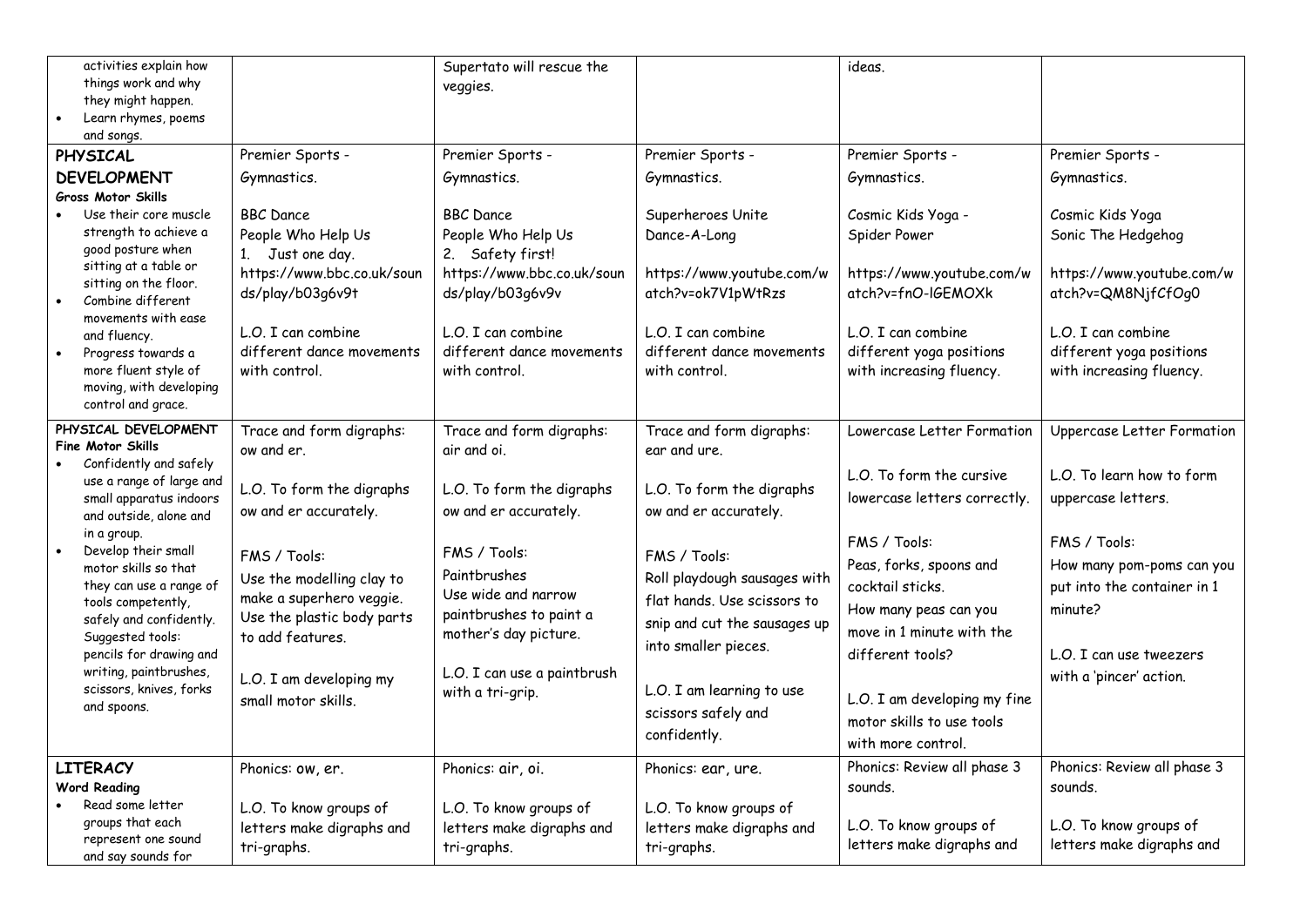| them.<br>Read simple phrases<br>and sentences made up<br>of words with known<br>letter-sound<br>correspondences and,<br>where necessary, a few<br>exception words.                                                                                                                                                            | Word Reading:<br>Read key words - her<br>Blend words with ow and er.<br>L.O. To read words and<br>simple phrases and<br>sentences.                                                                                                                                                          | Word Reading:<br>Read key words - they<br>Blend words with air and oi.<br>L.O. To read words and<br>simple phrases and<br>sentences.                                                                                                                                                                   | Word Reading:<br>Read key words - was<br>Blend words with ear and<br>ure.<br>L.O. To read words and<br>simple phrases and<br>sentences.                                                                                                                                                     | tri-graphs.<br>Word Reading:<br>Read key words - my<br>Blend phase 3 phonic words.<br>L.O. To read words and<br>simple phrases and<br>sentences.                                                                                                                                                                   | tri-graphs.<br>Word Reading:<br>Read key words - all<br>Blend phase 3 phonic words.<br>L.O. To read words and<br>simple phrases and<br>sentences.                                                                                                                                            |
|-------------------------------------------------------------------------------------------------------------------------------------------------------------------------------------------------------------------------------------------------------------------------------------------------------------------------------|---------------------------------------------------------------------------------------------------------------------------------------------------------------------------------------------------------------------------------------------------------------------------------------------|--------------------------------------------------------------------------------------------------------------------------------------------------------------------------------------------------------------------------------------------------------------------------------------------------------|---------------------------------------------------------------------------------------------------------------------------------------------------------------------------------------------------------------------------------------------------------------------------------------------|--------------------------------------------------------------------------------------------------------------------------------------------------------------------------------------------------------------------------------------------------------------------------------------------------------------------|----------------------------------------------------------------------------------------------------------------------------------------------------------------------------------------------------------------------------------------------------------------------------------------------|
| <b>LITERCY</b><br>Comprehension<br>Use of Rex Retriever<br>and Predicting Pip<br>reading skills during<br>reading sessions.<br>C&L<br>Describe events in<br>some detail.<br>Retell the story, once<br>they have developed a<br>deep familiarity with<br>the text; some as exact<br>repetition and some in<br>their own words. | Story Time:<br>Supertato<br>L.O. To describe a story<br>event in more detail.<br>Guided Reading:<br>L.O. To recognise and read<br>key words, decode unknown<br>words and answer simple<br>questions about what has<br>been read.<br>Independent Reading:<br>Phase 3 words and<br>sentences. | Story Time:<br>Supertato Veggies<br>Assemble<br>L.O. To retell the story<br>using props.<br>Guided Reading:<br>L.O. To recognise and read<br>key words, decode unknown<br>words and answer simple<br>questions about what has<br>been read.<br>Independent Reading:<br>Phase 3 words and<br>sentences. | Story Time:<br>Superworm<br>L.O. To describe a story<br>event in more detail.<br>Guided Reading:<br>L.O. To recognise and read<br>key words, decode unknown<br>words and answer simple<br>questions about what has<br>been read.<br>Independent Reading:<br>Phase 3 words and<br>sentences. | Story Time:<br>Super Daisy<br>L.O. To retell a story event<br>using story language and<br>own words.<br>Guided Reading:<br>L.O. To recognise and read<br>key words, decode unknown<br>words and answer simple<br>questions about what has<br>been read.<br>Independent Reading:<br>Phase 3 words and<br>sentences. | Story Time:<br>Superchimp<br>L.O. To describe a story<br>event in more detail.<br>Guided Reading:<br>L.O. To recognise and read<br>key words, decode unknown<br>words and answer simple<br>questions about what has<br>been read.<br>Independent Reading:<br>Phase 3 words and<br>sentences. |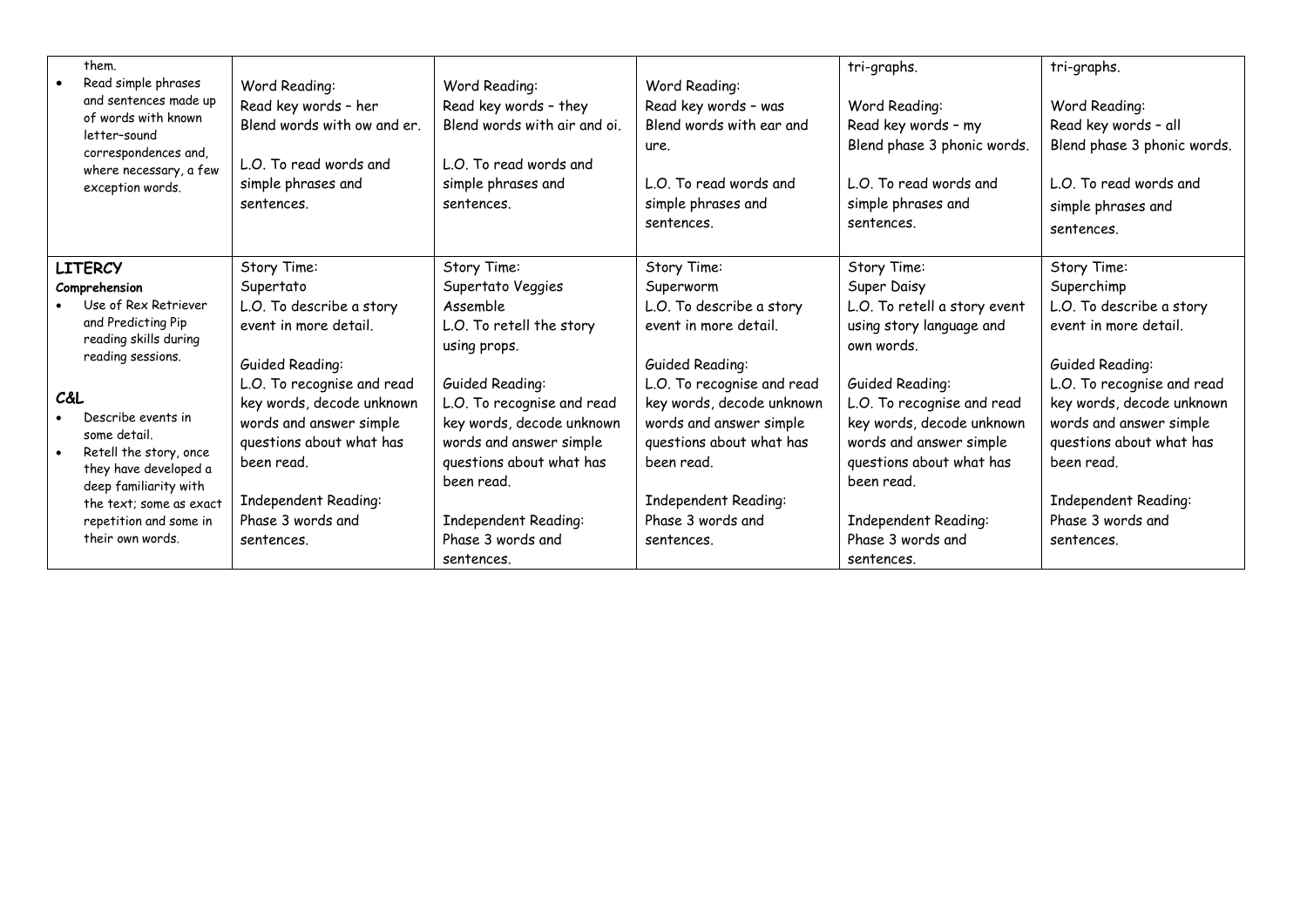|           | <b>LITERCY</b>                                | Guided Writing:              | Guided Writing:              | Guided Writing:              | Guided Writing:              | Guided Writing:              |
|-----------|-----------------------------------------------|------------------------------|------------------------------|------------------------------|------------------------------|------------------------------|
|           | Writing                                       | Write labels and captions    | Write speech bubbles for     | Messages for mothering day   | Draw and write about         | Instructional writing - how  |
|           | Spell words by                                | for Supertato collage /      | the vegetable characters.    | cards.                       | yourself as a superhero.     | to be a superhero.           |
|           | identifying the sounds                        | picture.                     |                              |                              |                              |                              |
|           | and then writing the                          |                              | Independent Writing:         | Independent Writing:         | Independent Writing:         | Independent Writing:         |
| $\bullet$ | sound with letter/s.<br>Write short sentences | Independent Writing:         | Labels and captions for      | 'He can' sentences for       | 'She can' sentences for      | Ted as a superhero.          |
|           | with words with known                         | Superhero pictures and       | pictures.                    | Superworm. Ted book.         | Super Daisy. Ted book.       |                              |
|           | letter-sound                                  | writing frames.              |                              | Write a list of things       | Speech bubbles.              | L.O. To write two or more    |
|           | correspondences using                         |                              | L.O. To rehearse and write   | Superworm found in the       |                              | sentences independently      |
|           | a capital letter and full                     | L.O. To apply phonic         | a simple sentence.           | soil.                        | L.O. To write a sentence     | with capital letters, word   |
|           | stop.                                         | knowledge and skill to spell |                              |                              | independently with a capital | spaces and full stops.       |
|           |                                               | independently.               | Spelling:                    | L.O. To write two or more    | letter, word spaces and a    |                              |
| <b>PD</b> | Develop the                                   |                              | Key Word - look, no, go,     | sentences independently      | full stop.                   | Spelling:                    |
|           | foundations of a                              | Spelling:                    | with.                        | with word spaces.            |                              | Key Word - they, went, like, |
|           | handwriting style which                       | Key Word - he, she, see,     | Phonic Words - air and oi.   |                              | Spelling:                    | his.                         |
|           | is fast, accurate and                         | like.                        |                              | Spelling:                    | Key Word - with, like, love, | Phonic Words - down, see,    |
|           | efficient.                                    | Phonic Words - ow and er.    | L.O. I can segment and spell | Key Word - saw, from, you,   | put.                         | look, back, now.             |
|           |                                               |                              | words with digraphs.         | love.                        | Phonic Words - for, with,    |                              |
|           |                                               | L.O. I can segment and spell |                              | Phonic Words - ear and ure.  | then, them.                  | L.O. I can segment and spell |
|           |                                               | words with digraphs.         |                              |                              |                              | words with digraphs.         |
|           |                                               |                              |                              | L.O. I can segment and spell | L.O. I can segment and spell |                              |
|           |                                               |                              |                              | words with digraphs.         | words with digraphs.         |                              |
|           |                                               |                              |                              |                              |                              |                              |
|           | <b>MATHEMATICS</b>                            | Guided Learning:             | Guided Learning:             | Guided Learning:             | Guided Learning:             | Guided Learning:             |
|           | Number                                        | Building and making with 3D  | Composition of 9 and 10      | Review all numbers in maths. | Review one more and one      | Subitising Superhero's. Look |
|           | Subitise.                                     | shapes.                      |                              | Play snap numeral game.      | less than a consecutive      | and explore different real   |
|           | Understand the 'one                           |                              | L.O. Compose and             |                              | number.                      | life objects and dot         |
|           | more than/one less                            | L.O. Compose and             | decompose numbers.           | L.O. Link the number symbol  |                              | patterns                     |
|           | than' relationship<br>between consecutive     | decompose shapes.            |                              | with its cardinal number     | L.O. Understand the 'one     | L.O. Subitise numbers up to  |
|           | numbers.                                      |                              | Independent Learning:        | value.                       | more than/one less than'     | 5.                           |
|           |                                               | Independent Learning:        | Representing and Sorting 9   |                              | relationship between         |                              |
|           |                                               | 3D shape printing            | and 10.                      | Independent Learning:        | consecutive numbers.         | Independent Learning:        |
|           |                                               |                              |                              | Hopscotch numeral            |                              | Subitise roll and cover      |
|           |                                               | L.O. Compose and             | L.O. Understand the 'one     | recognition.                 | Independent Learning:        | game.                        |
|           |                                               | decompose shapes.            | more than/one less than'     |                              | Superhero cut outs with key  |                              |
|           |                                               |                              | relationship between         | L.O. Count beyond 10.        | has and locks. On the keys   | L.O. Subitise numbers up to  |
|           |                                               |                              | consecutive numbers.         |                              | have one more than one       | 5.                           |
|           |                                               |                              |                              |                              | less than.                   |                              |
|           |                                               |                              |                              |                              | L.O. Understand the 'one     |                              |
|           |                                               |                              |                              |                              |                              |                              |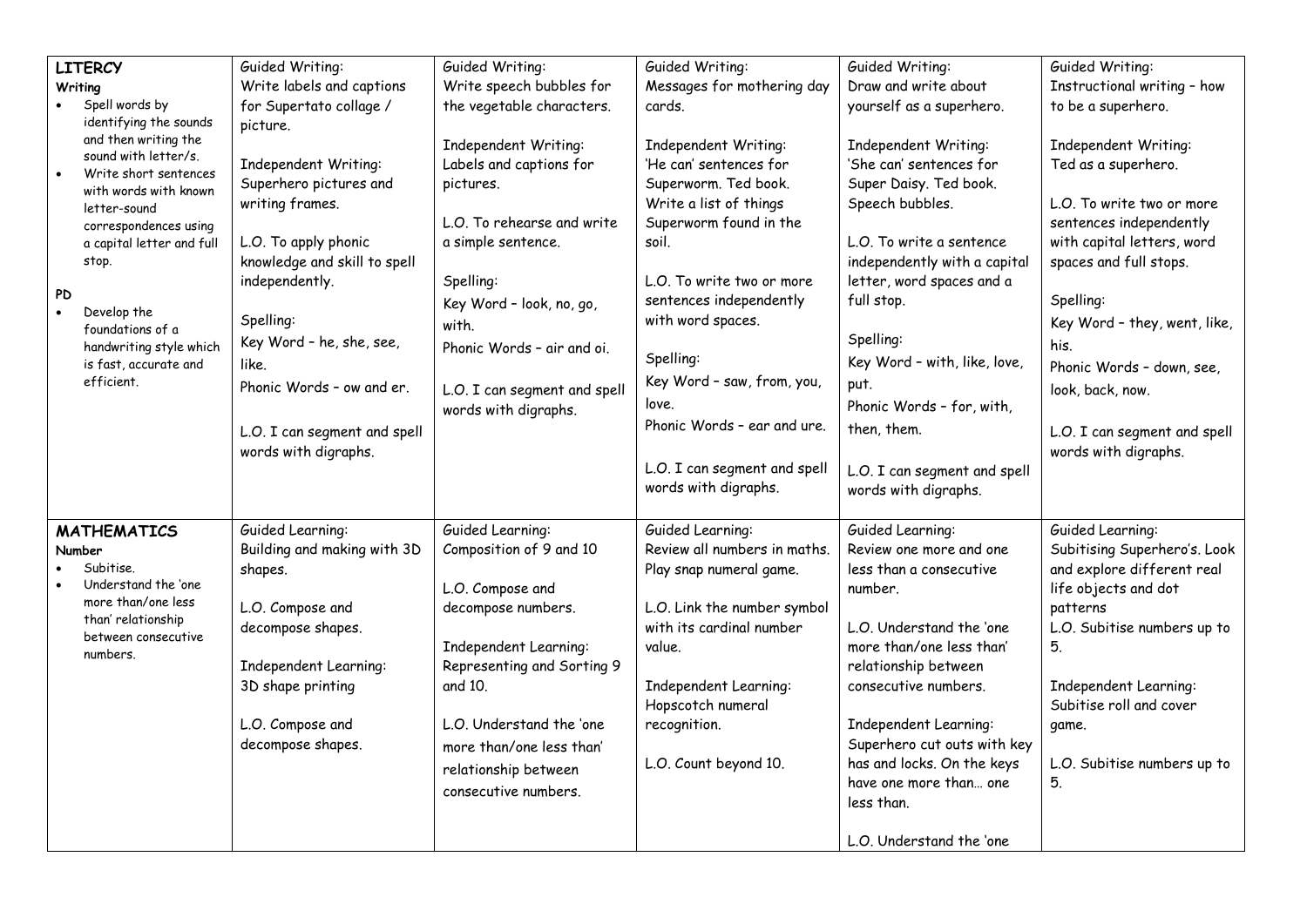|                                                                                                                                                                                                                                                                       |                                                                                                                                                                                                                                                                                                                                                                                    |                                                                                                                                                                                                                                                                                                                                                                                           |                                                                                                                                                                                                                                                                                                                                                   | more than/one less than'<br>relationship between<br>consecutive numbers.                                                                                                                                                                                                                                                                                                                          |                                                                                                                                                                                                                                                                                                                                                                                                                             |
|-----------------------------------------------------------------------------------------------------------------------------------------------------------------------------------------------------------------------------------------------------------------------|------------------------------------------------------------------------------------------------------------------------------------------------------------------------------------------------------------------------------------------------------------------------------------------------------------------------------------------------------------------------------------|-------------------------------------------------------------------------------------------------------------------------------------------------------------------------------------------------------------------------------------------------------------------------------------------------------------------------------------------------------------------------------------------|---------------------------------------------------------------------------------------------------------------------------------------------------------------------------------------------------------------------------------------------------------------------------------------------------------------------------------------------------|---------------------------------------------------------------------------------------------------------------------------------------------------------------------------------------------------------------------------------------------------------------------------------------------------------------------------------------------------------------------------------------------------|-----------------------------------------------------------------------------------------------------------------------------------------------------------------------------------------------------------------------------------------------------------------------------------------------------------------------------------------------------------------------------------------------------------------------------|
| <b>MATHEMATICS</b><br><b>Numerical Patterns</b><br>Count beyond ten.<br>Compare numbers.<br>Explore the composition<br>of numbers to 10.                                                                                                                              | Guided Learning:<br>Comparing numbers within<br>10 using dominoes. Share<br>out the dominoes, select a<br>dominoe to go in the centre,<br>sort the other dominoes<br>either side of the centre<br>one according to more or<br>fewer spots (higher or<br>lower numbers).<br>L.O. To compare numbers.<br>Independent Learning:<br>Missing number track.<br>L.O. Can count beyond 10. | Guided Learning:<br>Explore and make patterns<br>using a variety of maths<br>resources and numbers.<br>L.O. Continue, copy and<br>create repeating patterns.<br>Independent Learning:<br>Making own patterns using<br>shapes.<br>L.O. Continue, copy and<br>create repeating patterns.                                                                                                    | Guided Learning:<br>Review composition of 6.<br>L.O. Explore the<br>composition of numbers.<br>Independent Learning:<br>Play the ten-frame fill game<br>with a friend. Take it in<br>turns to roll the dice and<br>fill your ten frame with the<br>correct number of objects.<br>L.O. Explore the<br>composition of numbers to<br>10 <sub>1</sub> | Guided Learning:<br>Comparing groups to 10. Use<br>pom pom challenge cards.<br>Encourage language of more,<br>fewer and the same.<br>L.O. To compare numbers.<br>Independent Learning:<br>Children to build a tower 1-<br>10. Use number cards 1-10.<br>Can they build a tower with<br>this number of bricks? Can<br>they now build a tower that<br>has more bricks and one<br>with fewer bricks? | Guided Learning:<br>Easter Egg composition of<br>10. Find the other half of<br>the Easter Egg to make 10.<br>L.O. Explore the<br>composition of numbers to<br>10.<br>Independent Learning:<br>Using ten frames and mini<br>chicks. Tens frames have<br>some chicks pre-filled in<br>the spaces. How many more<br>do they need to make 10?<br>Can they record and write a<br>number sentence to match?                       |
|                                                                                                                                                                                                                                                                       |                                                                                                                                                                                                                                                                                                                                                                                    |                                                                                                                                                                                                                                                                                                                                                                                           |                                                                                                                                                                                                                                                                                                                                                   | L.O. Compare numbers.                                                                                                                                                                                                                                                                                                                                                                             | L.O. Explore the<br>composition of numbers to<br>10.                                                                                                                                                                                                                                                                                                                                                                        |
| <b>RE</b><br><b>UtW</b><br>People, Culture and<br>Communities<br>Understand that some<br>places are special to<br>members of their<br>community.<br>Recognise that people<br>$\bullet$<br>have different beliefs<br>and celebrate special<br>times in different ways. | Learn about different<br>people who help us in<br>everyday life. E.g. doctors,<br>firefighters, mechanics,<br>etc. Create a picture of<br>someone who has helped you<br>to say thank you.<br>L.O. Talk about members of<br>the community.                                                                                                                                          | Look at images of different<br>places of worship. Compare<br>the places, what is the same<br>what is different? Ask the<br>children if they recognise<br>any of the places of worship<br>- do any children regularly<br>visit these places? Why are<br>places of worship important<br>for people?<br>L.O. Understand that some<br>places are special to<br>members of their<br>community. | Learn about the celebration<br>'Mother's Day'. Why do<br>people celebrate? What<br>sort of things do people do<br>to celebrate mothering<br>Sunday.<br>L.O. Recognise that people<br>have different beliefs and<br>celebrate special times in<br>different ways.                                                                                  | Recall any stories children<br>have heard about Jesus in<br>collective worship/assembly<br>or in RE lessons.<br>Share and act out the story<br>of Palm Sunday, laying palm<br>leaf cut-outs on the floor.<br>Display some pictures of<br>Palm Sunday celebrations<br>and find out about how<br>Christians celebrate it<br>today.<br>L.O. Recognise that people                                    | Create an Easter garden in<br>the classroom. Asking<br>children what needs to be<br>included (include wooden<br>cross). Help children to<br>learn that most Christians<br>believe Jesus did not stay<br>dead, but came to life again.<br>That's why Easter is a happy<br>festival for Christians. It is<br>also why eggs are linked to<br>Easter - they are symbols<br>of new life. Connect with<br>the idea of new life by |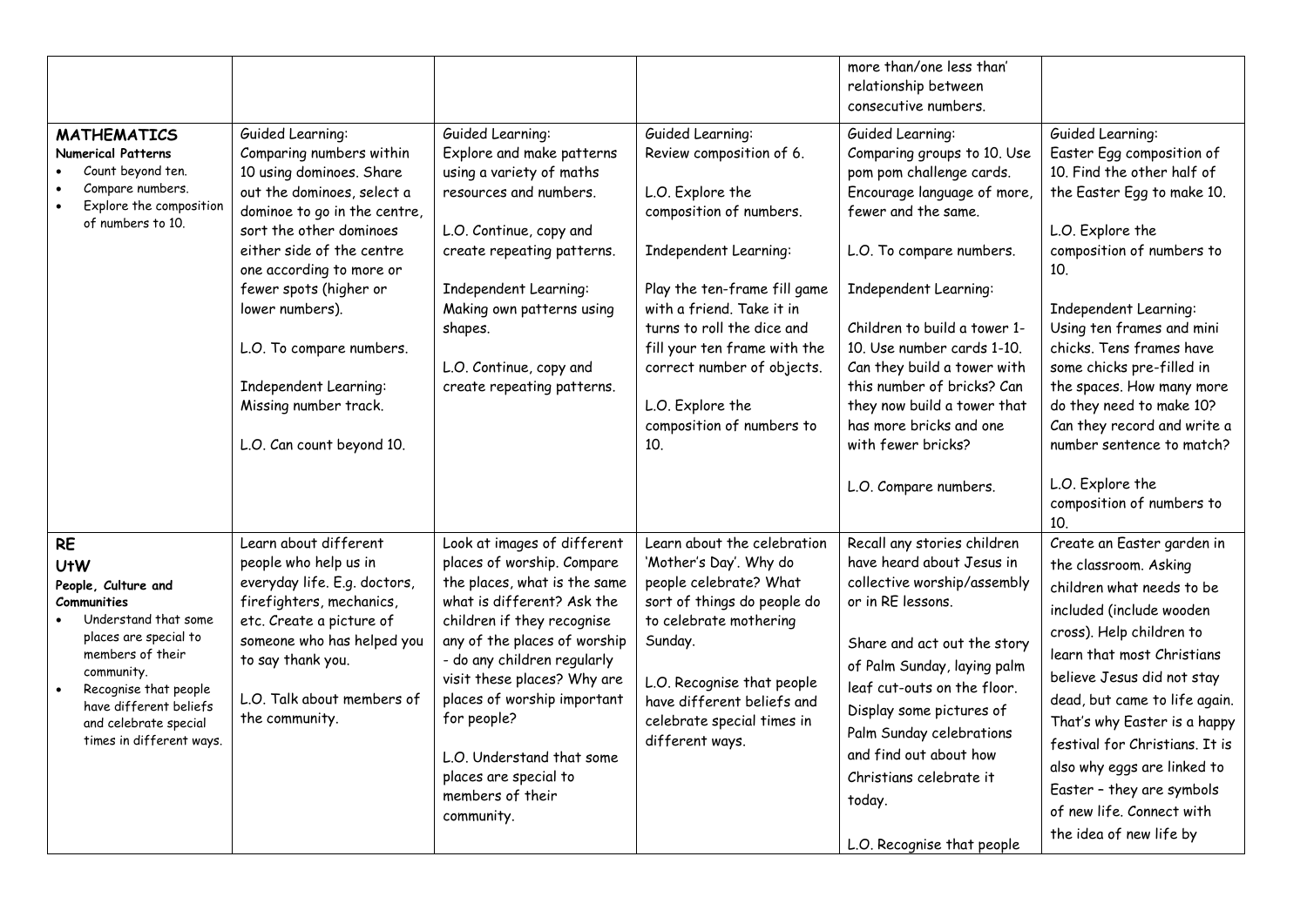| <b>UtW</b><br>Past and Present<br>Comment on images of<br>familiar situations in<br>the past.<br>Compare and contrast<br>$\bullet$<br>characters from<br>stories, including<br>figures from the past.<br>The Natural World<br>Understand the effect<br>of changing seasons on<br>the natural world<br>around them. | Share the PowerPoint 'All<br>about spring'. Look at<br>different images and what<br>changes happen during<br>spring time - compare to<br>the other seasons.<br>L.O.<br>Understand the effect of<br>changing seasons on the<br>natural world around them. | Examine how a winter tree<br>changes during spring using<br>video, drawings and<br>pictures.<br>What happens at the end of<br>winter and the beginning of<br>spring? How do 'dead' plants<br>and trees come to life<br>again? Talk about ideas of<br>new life in nature. Look at<br>bulbs, spring flowers and<br>buds.<br>L.O.<br>Understand the effect of<br>changing seasons on the<br>natural world around them.<br>Explore the natural world<br>around them. | Discuss concept of new life<br>in spring. Match 'animals and<br>their babies' flashcards.<br>Encourage children to<br>explore how they have<br>grown and changed since<br>they were a baby. Compare<br>photographs of themselves<br>now and as a baby and<br>discuss the changes they<br>can see?<br>L.O. Understand the effect<br>of changing seasons on the<br>natural world around them. | have different beliefs and<br>celebrate special times in<br>different ways.<br>Learn about the famous<br>nurse 'Florence Nightingale'<br>Discuss why she was a real<br>life superhero. Compare to<br>nurses and doctors now.<br>L.O. Compare and contrast<br>characters from stories,<br>including figures from the<br>past. | looking at the buds and<br>bulbs growing in your<br>classroom and outside.<br>Create an Easter egg hunt<br>and ask the children to tell<br>each other why eggs are<br>part of Easter celebrations.<br>L.O. Recognise that people<br>have different beliefs and<br>celebrate special times in<br>different ways.<br>Superhero Animals!<br>https://www.hamilton-<br>trust.org.uk/topics/receptio<br>$n-$<br>topics/superheroes/superhe<br>ro-animals/<br>Discuss how animals can be<br>superheroes like<br>'Superchimp'. Watch a video<br>clip from 'Paw Patrol' the<br>cartoon rescue pups. What<br>do the paw patrol pups do?<br>Discuss real life rescue<br>dogs & police dogs.<br>L.O. Compare and contrast<br>characters from stories,<br>including figures from the |
|--------------------------------------------------------------------------------------------------------------------------------------------------------------------------------------------------------------------------------------------------------------------------------------------------------------------|----------------------------------------------------------------------------------------------------------------------------------------------------------------------------------------------------------------------------------------------------------|------------------------------------------------------------------------------------------------------------------------------------------------------------------------------------------------------------------------------------------------------------------------------------------------------------------------------------------------------------------------------------------------------------------------------------------------------------------|---------------------------------------------------------------------------------------------------------------------------------------------------------------------------------------------------------------------------------------------------------------------------------------------------------------------------------------------------------------------------------------------|------------------------------------------------------------------------------------------------------------------------------------------------------------------------------------------------------------------------------------------------------------------------------------------------------------------------------|-------------------------------------------------------------------------------------------------------------------------------------------------------------------------------------------------------------------------------------------------------------------------------------------------------------------------------------------------------------------------------------------------------------------------------------------------------------------------------------------------------------------------------------------------------------------------------------------------------------------------------------------------------------------------------------------------------------------------------------------------------------------------|
|                                                                                                                                                                                                                                                                                                                    |                                                                                                                                                                                                                                                          |                                                                                                                                                                                                                                                                                                                                                                                                                                                                  |                                                                                                                                                                                                                                                                                                                                                                                             |                                                                                                                                                                                                                                                                                                                              | past.                                                                                                                                                                                                                                                                                                                                                                                                                                                                                                                                                                                                                                                                                                                                                                   |
| <b>EXPRESSIVE ARTS</b><br>AND DESIGN<br>Being Imaginative and<br>Expressive<br>Return to and build on<br>their previous learning,                                                                                                                                                                                  | To create a superhero town<br>and vehicle using the large<br>construction equipment and<br>dressing up clothes.<br>L.O. To develop and                                                                                                                   | To role play and re-enact<br>Supertato stories with small<br>world fruit and vegetables.<br>L.O. To develop and<br>represent story ideas when                                                                                                                                                                                                                                                                                                                    | Learn and perform the<br>Superworm Song by Julia<br>Donaldson<br>https://www.youtube.com/w<br>atch?v=Ixt9Z2SPrKo                                                                                                                                                                                                                                                                            | Learn and perform the<br>'Boom Chicka Boom' Song by<br>Jack Hartman<br>https://www.youtube.com/w<br>atch?v=3fjdEEl0GjQ                                                                                                                                                                                                       | To design and make a<br>Chimpmobile for<br>Superchimp, choosing the<br>construction materials<br>suitable for the task.                                                                                                                                                                                                                                                                                                                                                                                                                                                                                                                                                                                                                                                 |
| refining ideas and<br>developing their ability                                                                                                                                                                                                                                                                     | represent story ideas when<br>using a range of resources.                                                                                                                                                                                                | using a range of resources.                                                                                                                                                                                                                                                                                                                                                                                                                                      | L.O. To learn to sing high                                                                                                                                                                                                                                                                                                                                                                  | L.O. To learn to sing high                                                                                                                                                                                                                                                                                                   | L.O. To make and evaluate a<br>vehicle for Superchimp.                                                                                                                                                                                                                                                                                                                                                                                                                                                                                                                                                                                                                                                                                                                  |